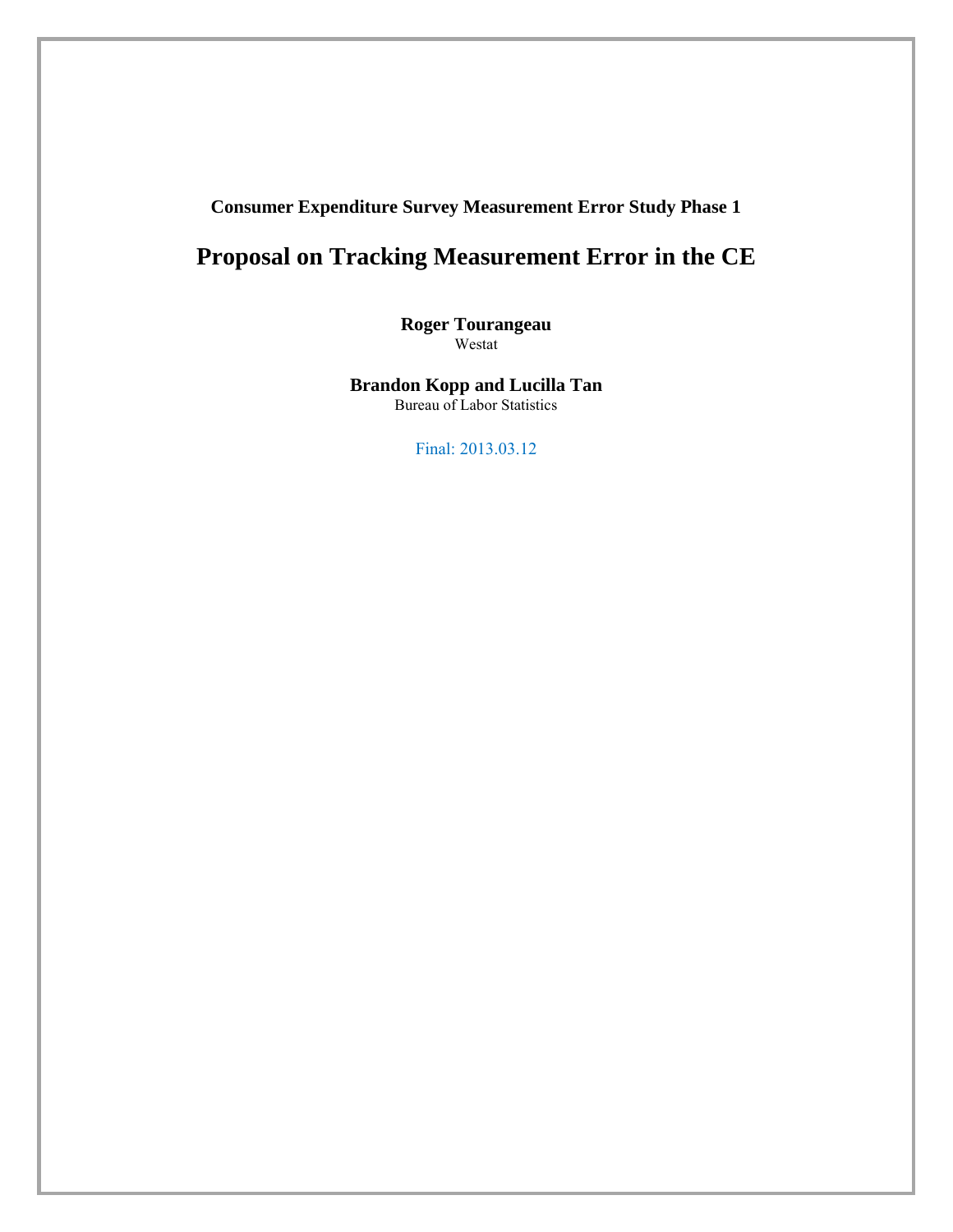#### **Introduction**

The primary objective of this proposal is to provide recommendations for the development of metrics that can be used on an ongoing basis to track measurement error in the Consumer Expenditure Survey (CE) over time. These recommendations draw heavily from the Study Team's preceding work on the *Report on the State of Knowledge of Measurement Error for the CE* (Tourangeau et al., 2013), specifically, from the review of past research approaches adopted to investigate measurement error in the CE. If the recommendations made here are adopted, the error measures may also help shed light on the sources of reporting error and the expenditures categories that are more or less susceptible to reporting error.

Although the intent of this effort is to assess and track the level of *measurement* error in CE data, some of the proposed indicators (e.g., comparing CE estimates with external benchmarks) reflect all sources of error in the CE (e.g., nonresponse errors). Still, we think these indicators will be useful in tracking *the overall level of error* over time and across any changes in CE protocols.

This proposal is organized into five sections:

- I. a summary of the strengths and weaknesses of past approaches taken to investigate measurement error in the CE;
- II. a description of a multi-method-indicators (MMI) approach to track measurement error;
- III. an outline of issues for further research that should be conducted *prior* to implementation of the MMI methodology;
- IV. an outline of research projects that should be conducted *following* implementation of the MMI to further refine the methodology; and
- V. an assessment of the components of the MMI methodology against a set of criteria to assist with resource planning for implementing this proposal.

#### **I. Strengths and weaknesses of past methods used to investigate measurement error**

A variety of methods have been used in the past to investigate measurement error in the CE. (For a more detailed review of each method, see Section III of Tourangeau et al., 2013). Each method has its characteristic flaws:

- Indicators that are based solely on CE data or information about the data collection process are at best indirect measures of error. Consider, for example, the proportion of CE respondents consulting bills or other records during the Interview Survey; although we expect reports based on record-aided recall to be more accurate than other reports, we cannot say how accurate either type of report is;
- External indicators (comparing estimates from the CE to an external data source) are also flawed. While item comparability is generally accounted for in comparing CE estimates to other data sources, the sources and magnitude of error in the external data sources are often either unknown or not taken into account.
- Record check studies require considerable staff resources and are expensive to carry out. In addition, the respondent provided records are likely to give incomplete coverage of the universe of expenses incurred during the reference period.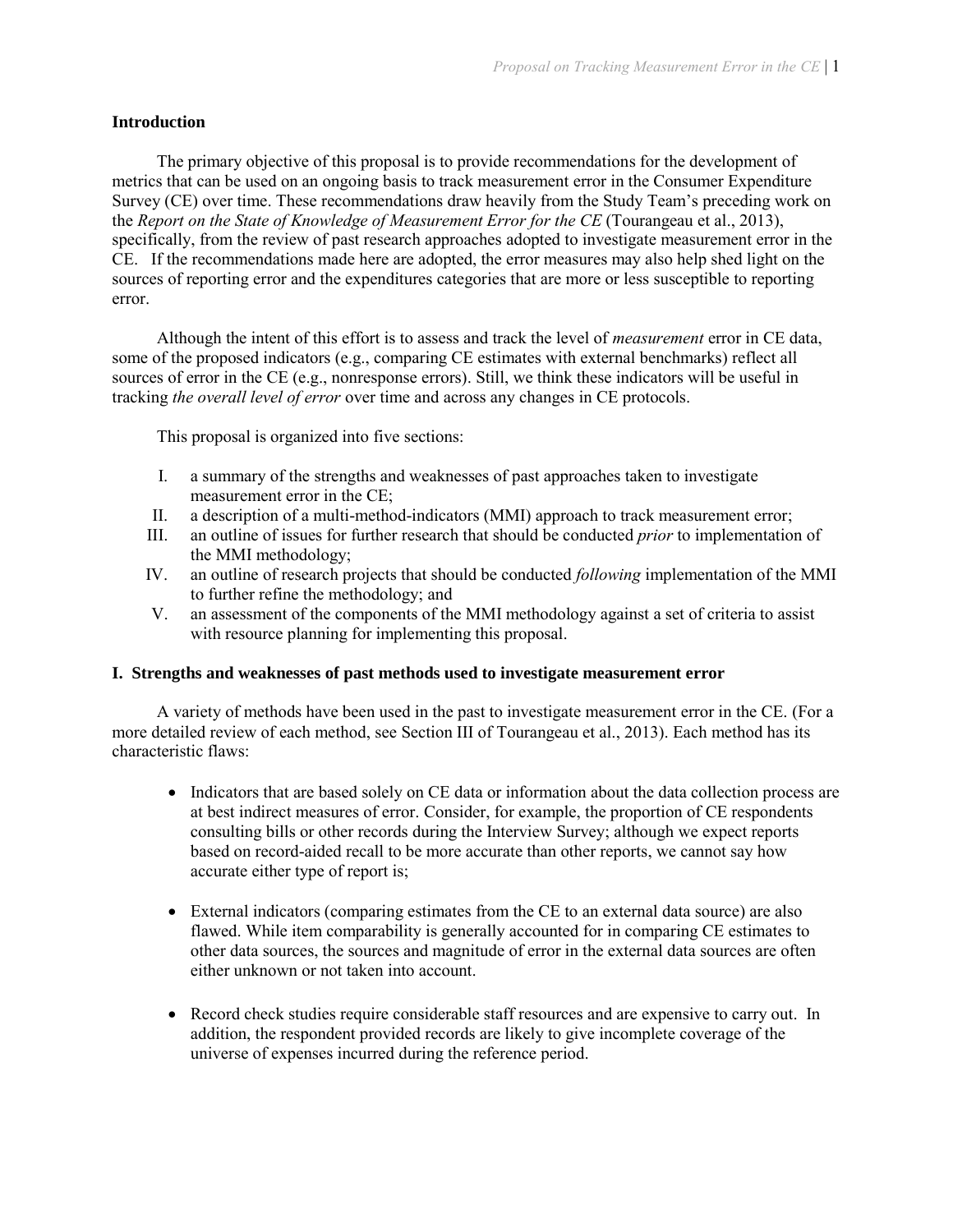Table 1 highlights the major strengths and weaknesses of methods that have been used in the past to investigate measurement error in the CE.

| <b>Method</b>                                                              | <b>Strength</b>                                                                                                                                                                                                                                                                                                  | <b>Weakness</b>                                                                                                                                                                                                                                                                                                                                                                                                                                                                                                                                                                               |
|----------------------------------------------------------------------------|------------------------------------------------------------------------------------------------------------------------------------------------------------------------------------------------------------------------------------------------------------------------------------------------------------------|-----------------------------------------------------------------------------------------------------------------------------------------------------------------------------------------------------------------------------------------------------------------------------------------------------------------------------------------------------------------------------------------------------------------------------------------------------------------------------------------------------------------------------------------------------------------------------------------------|
| 1. Internal comparisons                                                    |                                                                                                                                                                                                                                                                                                                  |                                                                                                                                                                                                                                                                                                                                                                                                                                                                                                                                                                                               |
| 1a. Interview Survey vs. Diary<br>Survey                                   | No added data collection costs<br>incurred to obtain these data.                                                                                                                                                                                                                                                 | This method lacks an objective<br><b>-tue value</b> ". The measures<br>chosen to represent the                                                                                                                                                                                                                                                                                                                                                                                                                                                                                                |
| 1b. Within a Survey: comparing<br>across waves, or groups within a<br>wave | Easier to establish concordance<br>of expenditure categories<br>between diary and interview<br>since CE controls both<br>instruments.<br>Differences in estimates between<br>two comparison groups within an<br>instrument is indicates error in<br>one or both groups.                                          | underlying $-\text{true}$ ," or at least<br>better, values (e.g., the Diary<br>Survey, the most recent month of<br>the reference period, the first<br>wave of a panel survey, etc.) are<br>likely to suffer from their own<br>measurement errors, which are<br>generally also unknown.<br>Between the Interview and Diary<br>Surveys, the Diary Survey is<br>typically assumed to be more<br>accurate, on the assumption that<br>diary keepers promptly record<br>expenses so there is little recall<br>error. However, there has yet to<br>be a definitive validation of this<br>assumption. |
|                                                                            |                                                                                                                                                                                                                                                                                                                  | The use of internal data<br>comparisons to track<br>measurement error before and<br>after a redesign may be<br>problematic because the changes<br>made to the survey could affect<br>both the -true" value and the<br>comparison, making any changes<br>in the apparent level of error<br>difficult to interpret.                                                                                                                                                                                                                                                                             |
| 1c. Latent class analysis                                                  | No added data collection costs<br>incurred to obtain these data.<br>Can be used to identify potential<br>predictors of reporting error.<br>Response error latent variable for<br>classifying respondents was a<br>better measure of underreporting<br>than any of the observed<br>indicators taken individually. | Less effective in predicting the<br>level of reporting error across<br>latent classes:<br>• - tue" values are model-<br>based.<br>these models often rely on<br>$\bullet$<br>very strong assumptions that<br>may not be met, in practice.                                                                                                                                                                                                                                                                                                                                                     |

## **Table 1**. Major Strengths and Weaknesses of Past Methods for Studying CE Measurement Error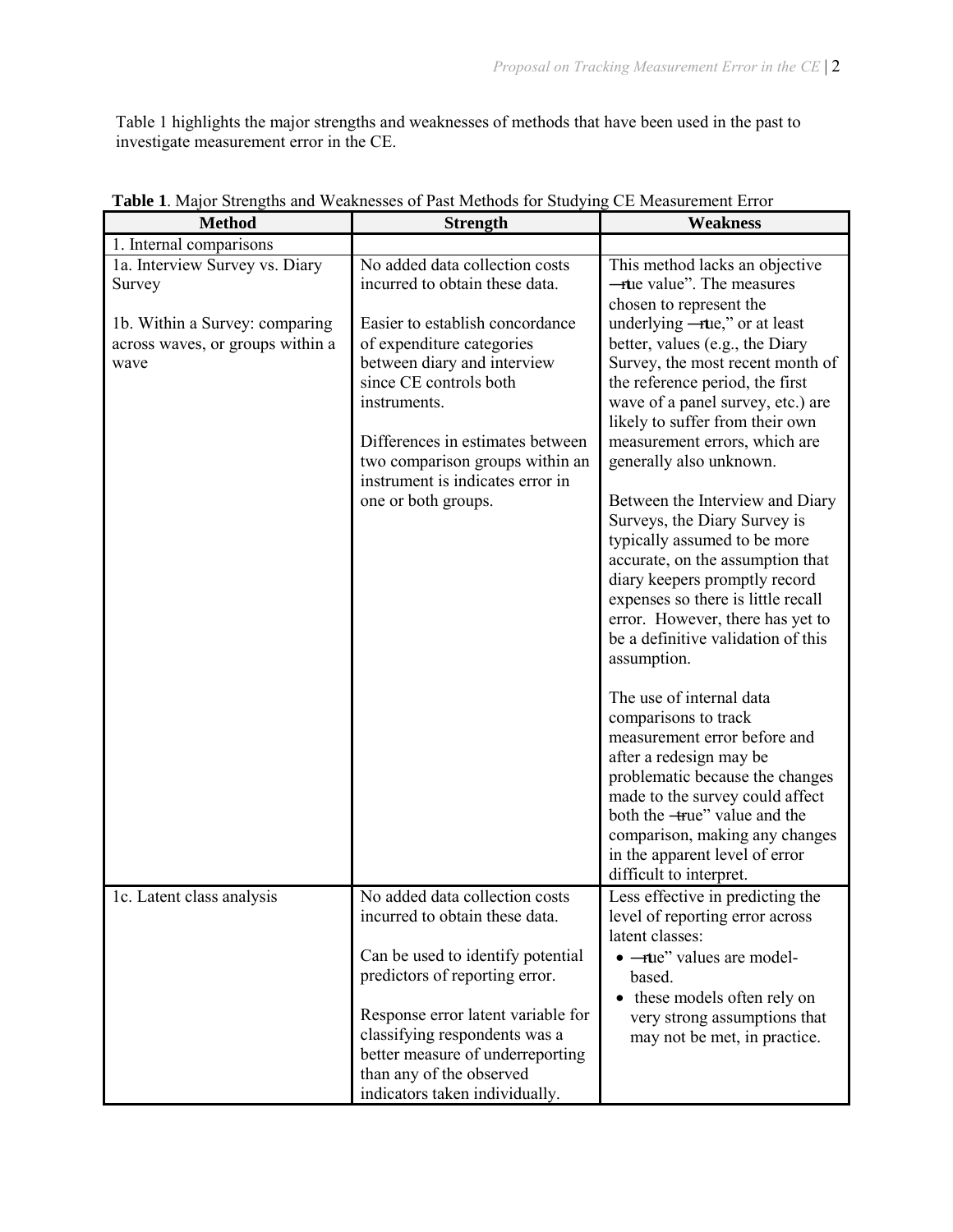| <b>Method</b>                                                                                     | <b>Strength</b>                                                                                                                                                                                                                                                                                                                                                                                                                                                                                                                                                                                   | <b>Weakness</b>                                                                                                                                                                                                                                                                                                                                                                                  |  |  |
|---------------------------------------------------------------------------------------------------|---------------------------------------------------------------------------------------------------------------------------------------------------------------------------------------------------------------------------------------------------------------------------------------------------------------------------------------------------------------------------------------------------------------------------------------------------------------------------------------------------------------------------------------------------------------------------------------------------|--------------------------------------------------------------------------------------------------------------------------------------------------------------------------------------------------------------------------------------------------------------------------------------------------------------------------------------------------------------------------------------------------|--|--|
| 1d. Multilevel models                                                                             | When validation data are<br>available, this approach can be<br>used to show which types of<br>items are most susceptible to<br>error and the item characteristics<br>that can account for the variation<br>in measurement error.                                                                                                                                                                                                                                                                                                                                                                  | Lack of availability of validation<br>data for sufficiently large,<br>representative sample of<br>respondents and item categories.                                                                                                                                                                                                                                                               |  |  |
| 2. Comparison to external data<br>sources                                                         |                                                                                                                                                                                                                                                                                                                                                                                                                                                                                                                                                                                                   |                                                                                                                                                                                                                                                                                                                                                                                                  |  |  |
| 2a. Personal Consumption<br>Expenditure (PCE, National<br>Accounts)                               | The PCE is the only <i>single</i><br>source of nationally<br>representative data that covers<br>the range of expenditure<br>categories that the CE does.                                                                                                                                                                                                                                                                                                                                                                                                                                          | Sources and magnitudes of error<br>in the PCE are not well<br>understood.                                                                                                                                                                                                                                                                                                                        |  |  |
| 2b. Comparison to other<br>household surveys                                                      | These data are based on<br>household reports, like the CE.<br>Some of these household surveys<br>have built-in validation features -<br>e.g., the Medical Expenditure<br>Panel Survey (Household<br>Component) uses medical<br>provider information (regarded as<br>less prone to error than<br>household reports) to supplement<br>or replace respondent reports; the<br><b>Residential Energy Consumption</b><br>Survey (RECS) obtains the<br>household's energy billing data<br>from the energy provider.<br>Other surveys have high response<br>rates which minimize non-<br>response errors. | The sources and magnitude of<br>error in these other surveys are<br>not well understood.<br>Adjustments may be needed to<br>render estimates from the CE and<br>the other household survey<br>sources more comparable in<br>scope and definition.<br>Iterations of some surveys (e.g.,<br>RECS) are conducted too far<br>apart to make them practical as<br>an ongoing source of<br>comparisons. |  |  |
| 3. Validation (records check) of<br>reported expenditures                                         | A validation approach comes<br>closest to obtaining true values<br>for verifying a respondent's<br>reported expenditure.                                                                                                                                                                                                                                                                                                                                                                                                                                                                          | A representative sample is costly<br>and resource intensive to<br>conduct. Past CE validation<br>studies have used small,<br>convenience samples.<br>It is difficult to ensure that every<br>reported expense generates a<br>record, or to verify reports that<br>are omitted or included in error.                                                                                              |  |  |
| 4. Check of balance between<br>expenditures and income (after<br>accounting for savings and debt) | The size of the gap between<br>income and total expenditures is<br>an easily understood indicator of<br>the accuracy in overall reporting,                                                                                                                                                                                                                                                                                                                                                                                                                                                        | Reporting accuracy is not<br>measured at the item or category<br>level.                                                                                                                                                                                                                                                                                                                          |  |  |

**Table 1**. Major Strengths and Weaknesses of Past Methods for Studying CE Measurement Error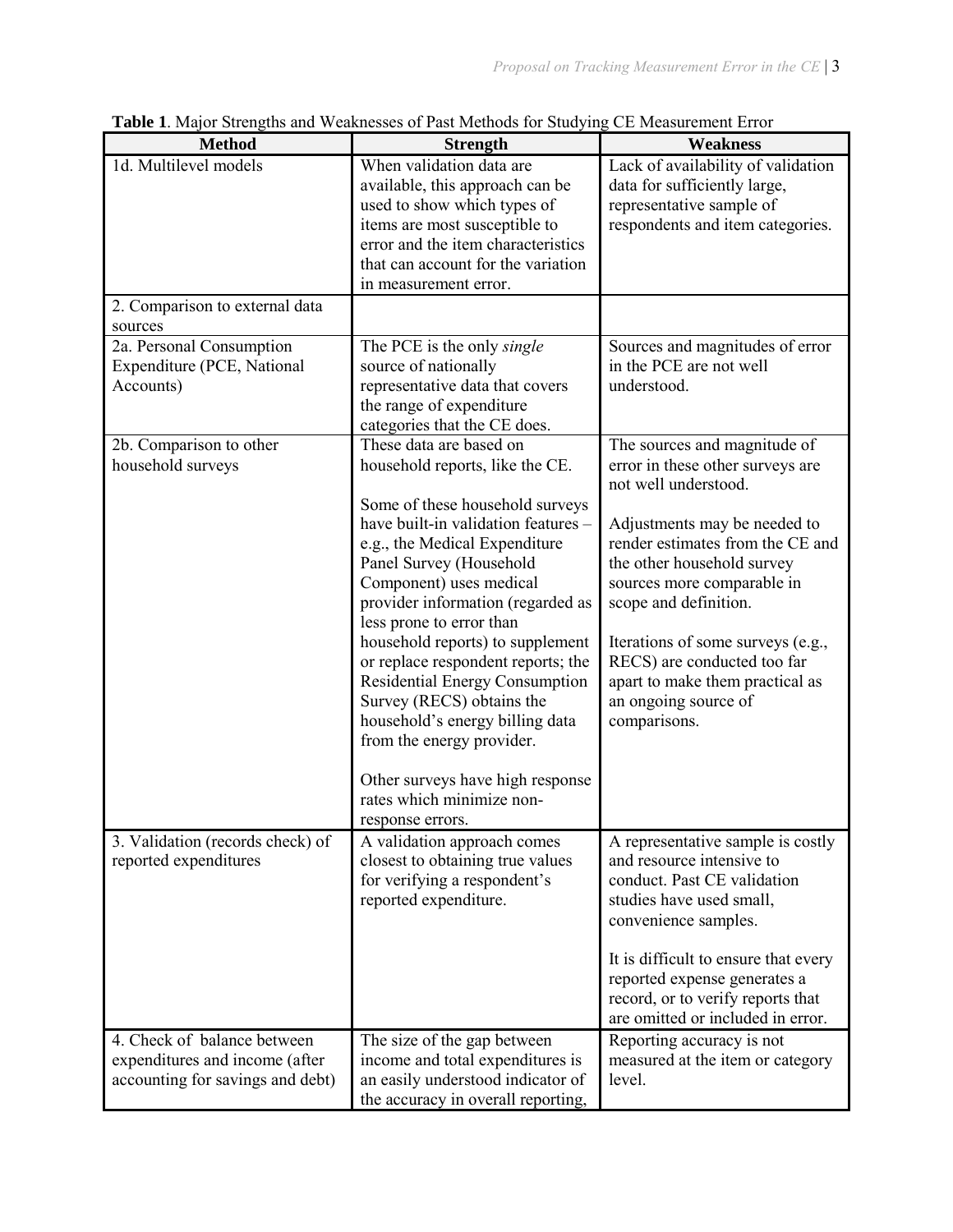| <b>Method</b> | <b>Strength</b>                                                                   | Weakness                                                                                                                                                                                                                             |  |
|---------------|-----------------------------------------------------------------------------------|--------------------------------------------------------------------------------------------------------------------------------------------------------------------------------------------------------------------------------------|--|
|               | since the money coming into or<br>going out of the household is<br>accounted for. | Small scale lab study indicated<br>that conducting real-time<br>calculations based on respondent<br>reports and providing<br>interviewers and respondents<br>with feedback useful for<br>improving survey reports was not<br>viable. |  |
|               |                                                                                   | Comprehensive measurements<br>are required for all components<br>of the balance check.                                                                                                                                               |  |

|  |  |  | Table 1. Major Strengths and Weaknesses of Past Methods for Studying CE Measurement Error |  |
|--|--|--|-------------------------------------------------------------------------------------------|--|
|  |  |  |                                                                                           |  |

**Source**: Section III of Tourangeau et al., 2013

As we noted in our State of Knowledge report, the Geisen et al. (2011) study, which compared survey reports with respondent records, leads to different conclusions from the studies that compare CE estimates to external benchmarks. Their study suggests that overreporting and underreporting of expenditure amounts occur about equally often in the CE. In contrast, the CE-PCE comparisons almost uniformly suggest that the CE estimates are underestimates. The varied strengths and weaknesses among the methods imply no single method or indicator can adequately assess measurement error, and thus we advocate a multi-method-indicators (MMI) approach to track measurement error in the CE.

## **II. Proposed multi-method indicators (MMI) approach**

The approach we propose to assess and monitor measurement error consists of three components:

- 1) Internal indicators, which are based solely on the CE data themselves and paradata (other information regarding the CE data collection process);
- 2) External indicators, which involve comparisons of key CE survey estimates to similar estimates from other data sources; and
- 3) Periodic but regular record check studies, including those incorporated into the production sample (e.g., via a methods panel).

The internal indicators and external indicators together make up a —vector of flawed indicators." The indicators are flawed because each of them is susceptible to measurement and other errors, but each provides useful, easily understood measures of overall error. In addition to identifying these indicators, ongoing research will also be needed to investigate the inter-relationship between the indicators.

The third component of the MMI approach, record check/validation studies, could be used to show which item categories are reported well or poorly in the CE. This information also provides a basis for confidence in findings from the comparison of these categories to external benchmarks, given no changes in the methodology of the benchmark source. For example, if the validation study suggests a given expenditure is underreported, we can be more confident that an increase in the CE/external benchmark ratio represents improved reporting in the CE. We believe it is important to move away from assuming that higher levels of reporting indicate higher levels of accuracy.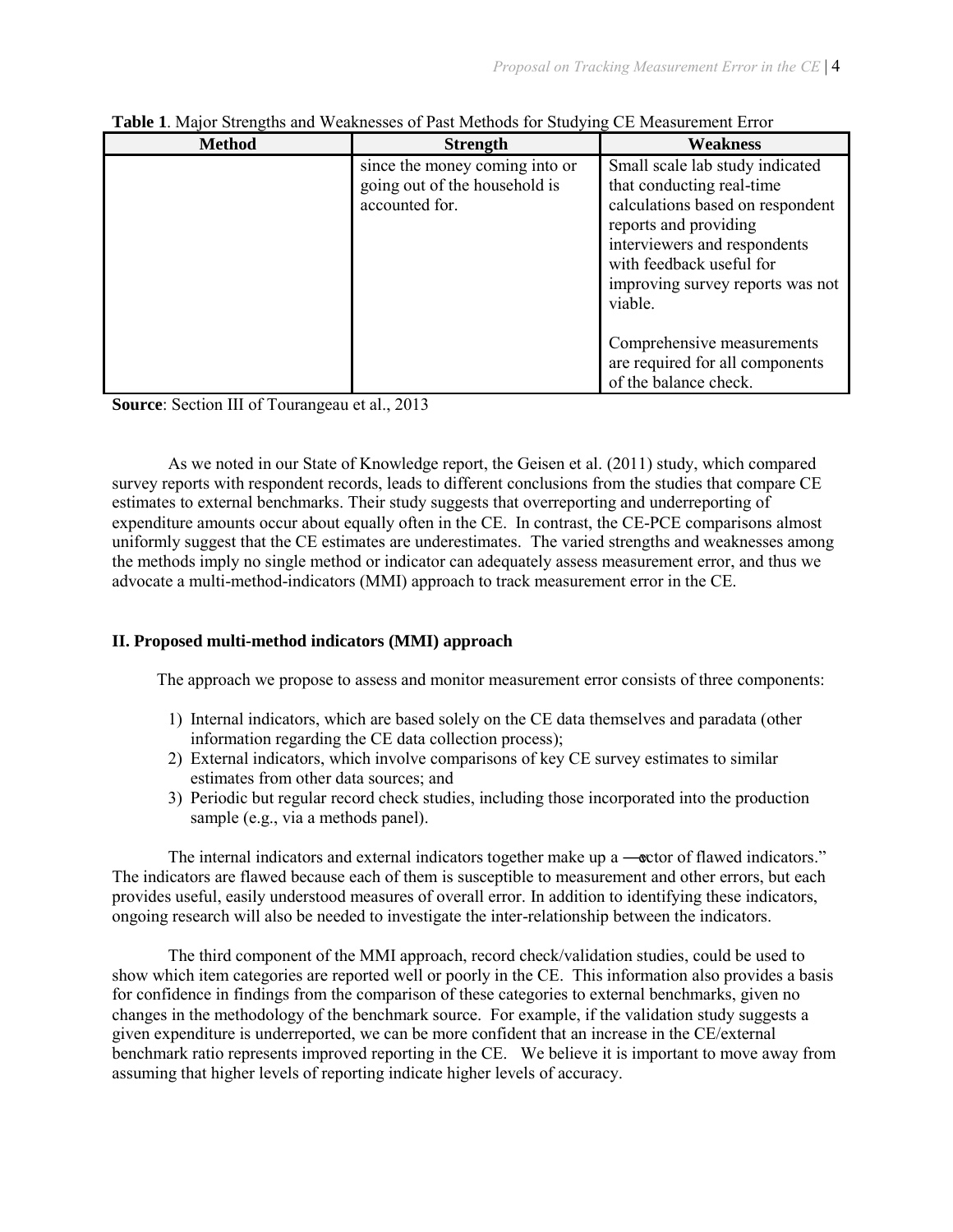If all three components suggest that CE estimates are improving or getting worse in terms of overall level of error, it will provide greater confidence than trends based on any single approach can. Differences across indicators may suggest that the CE is getting more or less accurate for some expenditure categories but not for others, or may suggest that some indicators are too flawed to be useful and should be dropped. We describe the three components in more detail below and offer preliminary recommendations about indicators to include in each component.

#### **II.1. Internal Indicators**

The first component of the MMI approach encompasses internal indicators derived from CE data and paradata. A number of investigators have attempted to estimate the level of measurement error in the CE using data from the CE itself. For example, Yan and Copeland (2010) compared Wave 2 reports in the CE Quarterly Interview survey with those from later rounds (see also Shields and To, 2005, and Silberstein, 1990, for similar efforts). In a series of papers from 2004 to 2011, Tucker, Meekins, and Biemer (2004, 2008, 2010, 2011a, 2011b) have examined a variety of internal error indicators using latent class models; they have identified a set of variables that seemed to cluster together, allowing them to classify CE respondents into three groups with different overall levels of reporting error. Based on our review of this past work, we have identified several indicators that seem particular promising to us and that are relatively inexpensive to collect and monitor.

*Selection criteria*. The criteria for selecting internal indicators for inclusion in the MMI approach are the following:

- 1) Relevance to different sources of reporting error, such as recall error, conditioning through the survey experience itself, and satisficing;
- 2) Past research showing the indicators are highly predictive of reporting errors;
- 3) Availability of the data to produce the indicator repeatedly over time;
- 4) Usefulness for improving survey operations (we intentionally exclude respondent demographic characteristics even though some of these characteristics have been associated with poor reporting behavior)

An illustrative set of internal indicators might be:

- In the Diary Study, interviewer assessments of the diary keeper's level of diligence in recording of entries in the diary before pickup versus data collected by recall ;
- The ratio of the number of entries in diary week one and diary week two:
- The percentage of respondents who use records during the Quarterly Interviews;
- The average length of the interviews;
- The average number of contact attempts needed to complete Quarterly Interviews.

These five indicators reflect different potential sources of measurement error. The first and the third are measures of the likely level of recall error in the CE data. As we noted in the State of Knowledge report, respondents may forget a purchase entirely or may remember the purchase but forget the amount. Filling out the Diary ahead of time or consulting records during the Interview are likely to reduce the frequency of such errors. The decline in reporting over time (our second indicator above) is thought to reflect —conditioning," particularly for regularly purchased items; conditioning refers to the increased tendency for respondents to take shortcuts the longer they participate in a diary or panel survey. The final internal indicator — the average of contact attempts — presumably reflects the Consumer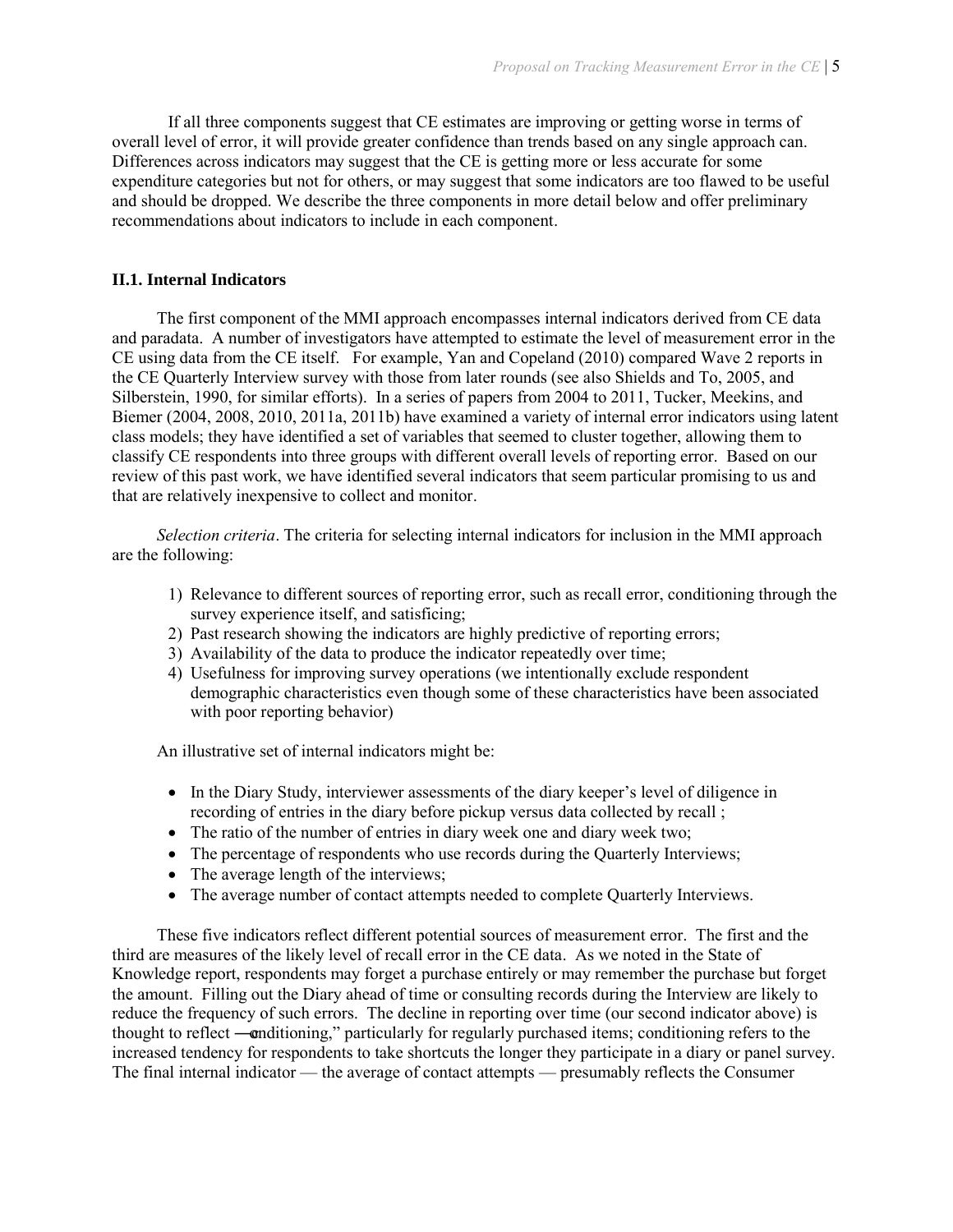Unit's (CU) overall reluctance to take part in the survey and the level of effort the members of the CU are likely to put into providing accurate data during the Quarterly Interview.

#### **II.2. External Indicators**

A common method for estimating the accuracy of a survey is to compare the survey estimates to some external benchmark and this forms the second component of the MMI approach. In the best case, the external benchmark is error-free or at least much less error-prone than the survey of interest. In reality, external benchmarks are likely to have error from various sources. One of the most commonly used benchmarks for the CE is the Personal Consumption Expenditure (PCE) component of the National Income and Product Accounts (NIPA). Unfortunately, the accuracy of the PCE estimates is not entirely clear. Secondly, disparities between the CE estimate and the external estimate reflect not only measurement error but also differences in coverage, nonresponse, sampling, and other sources of error.

Despite these problems, we believe it will be helpful to compare CE estimates to several external benchmarks. These comparisons have conventionally been reported as ratios (CE estimate/External estimate). The CE estimates have generally been lower than the NIPA PCE estimates for a given expenditure category, but are sometimes lower and sometimes higher than comparable estimates from other surveys, such as the American Community Survey (ACS) and the Medical Expenditure Panel Survey (MEPS) (see Tables 5a through 5f in Tourangeau et al., 2013). We recommend that BLS use several benchmark comparisons for any given category rather than relying on just one benchmark, giving more weight to the *trend* in the ratios than to their absolute values.

*Selection criteria for categories for comparison to external data.* The categories selected should be representative as a set (that is, they should cover a range of different expenditure types) and should have the following additional features:

- 1) Cover categories that differ in the likely availability of records;
- 2) Include both regular (e.g., rent/mortgage, utilities) and irregular (e.g., clothing) expenditure categories ;
- 3) Cover both large and small expenditures;
- 4) Focus on categories in which the external source uses a definition that is reasonably consistent with the CE definition. Where possible, the sources of error in the external source and the magnitudes of these errors should be made explicit (to the extent that they have been identified and quantified).

The following is an illustrative list of potential external benchmarks; the percentage given in parenthesis indicates the average expenditure for each category as a share of average total expenditure from the official CE data table (*Table 52: Shares of average annual expenditures and sources of income, Consumer Expenditure Survey, 2011*):

- 1) Comparisons with other surveys
	- a) ACS estimates for rent  $(6.1\%)$  and mortgage  $(6.4\%)$ ;
	- b) ACS estimates for utilities and fuel (7.5%);
	- c) Residential Energy Consumption Survey (RECS) estimates for utilities and fuel;
	- d) MEPS estimates for hospitalization and health insurance (Healthcare 6.7%);
	- e) MEPS estimates for medical and health;
	- f) PSID estimates for medical and health.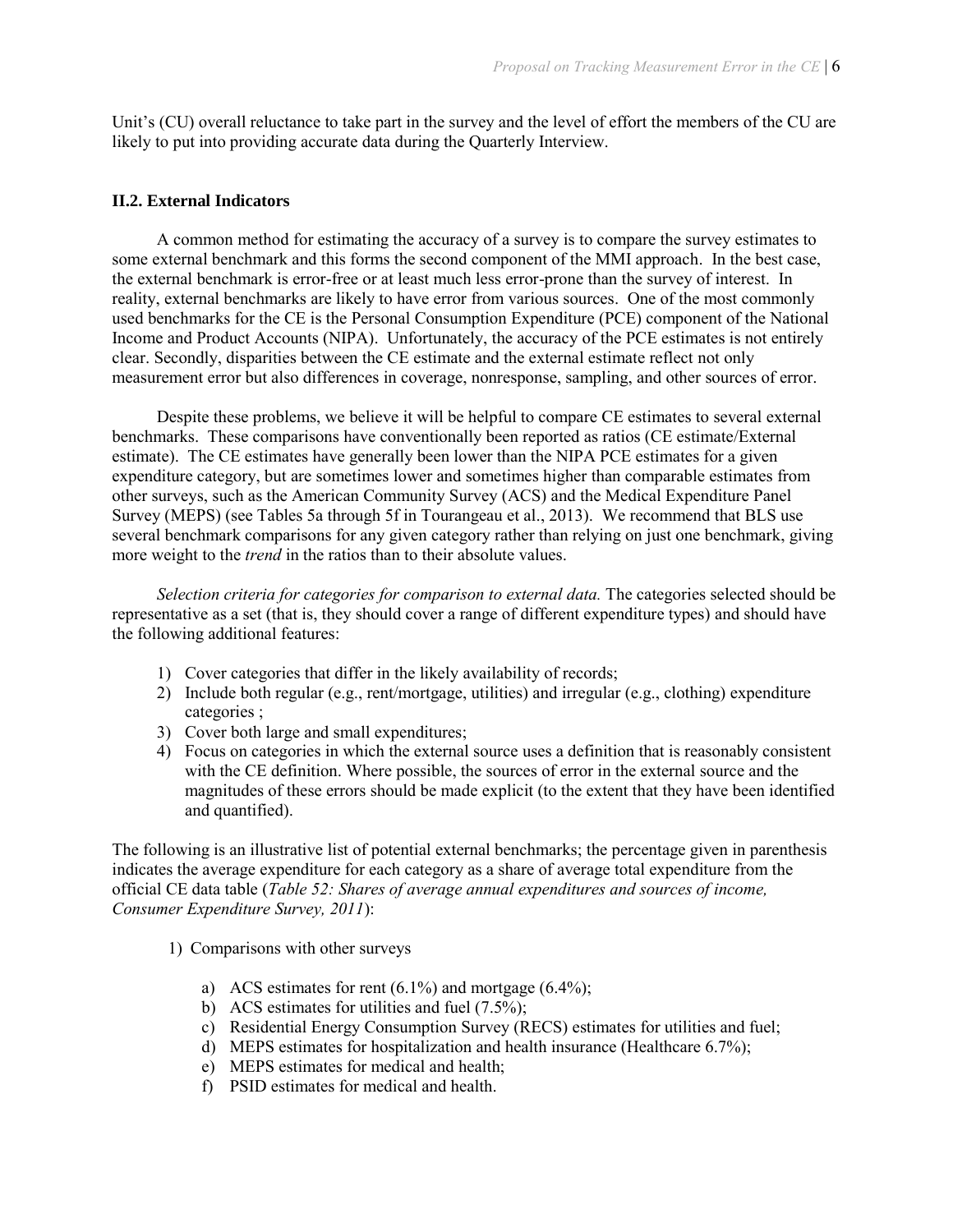### 2) Comparisons with PCE

The proposed categories for comparisons with the PCE are among those that have the greatest comparability between the two sources in terms of definitional concordance (see SOK Report Table 6, Passero (2012)).

- a) Household appliances (major and small appliances 0.6%);
- b) Rent  $(6.1\%)$  and utilities  $(7.5\%)$ ;
- c) Food purchased offsite (Food away 5.3%);
- d) Women's and girl's clothing (1.5%);
- e) Men's and boy's clothing (0.8%).

#### **II.3. Periodic Record Check Study**

The final component of the MMI approach is to compare the survey reports to an external record at the respondent level. This information establishes a basis for confidence in findings from the comparison of these categories to external benchmarks. Geisen et al. (2011) used this approach to evaluate CE reports with a small convenience sample. They administered an abbreviated version of the CE Interview Survey, asked respondents to collect financial records for any expenditures covered by the survey, and then compared the reported answers with the values indicated on the records.

We propose that BLS adopt a record validation approach similar to that used by Geisen et al. (2011). Validation studies should be carried out regularly, though not necessarily with as high a frequency as the other methods proposed in this report. To help reduce costs, the respondent burden involved in collecting records, and the burden on BLS to process the data from those records, a subset of items or CE categories could be chosen for this periodic evaluation.

*Selection criteria for categories to be included in validation study.* By design, these categories should be similar to those used in the external benchmarking indicators because it would be useful to compare the conclusions derived from different methods for the same expenditure categories. Thus, following the illustrative categories proposed in Section II.2, the categories for periodic record check might include:

- 1) Women's and girl's clothing;
- 2) Men's and boy's clothing;
- 3) Rent and utilities;
- 4) Food purchased offsite; and
- 5) Hospitalization and health insurance.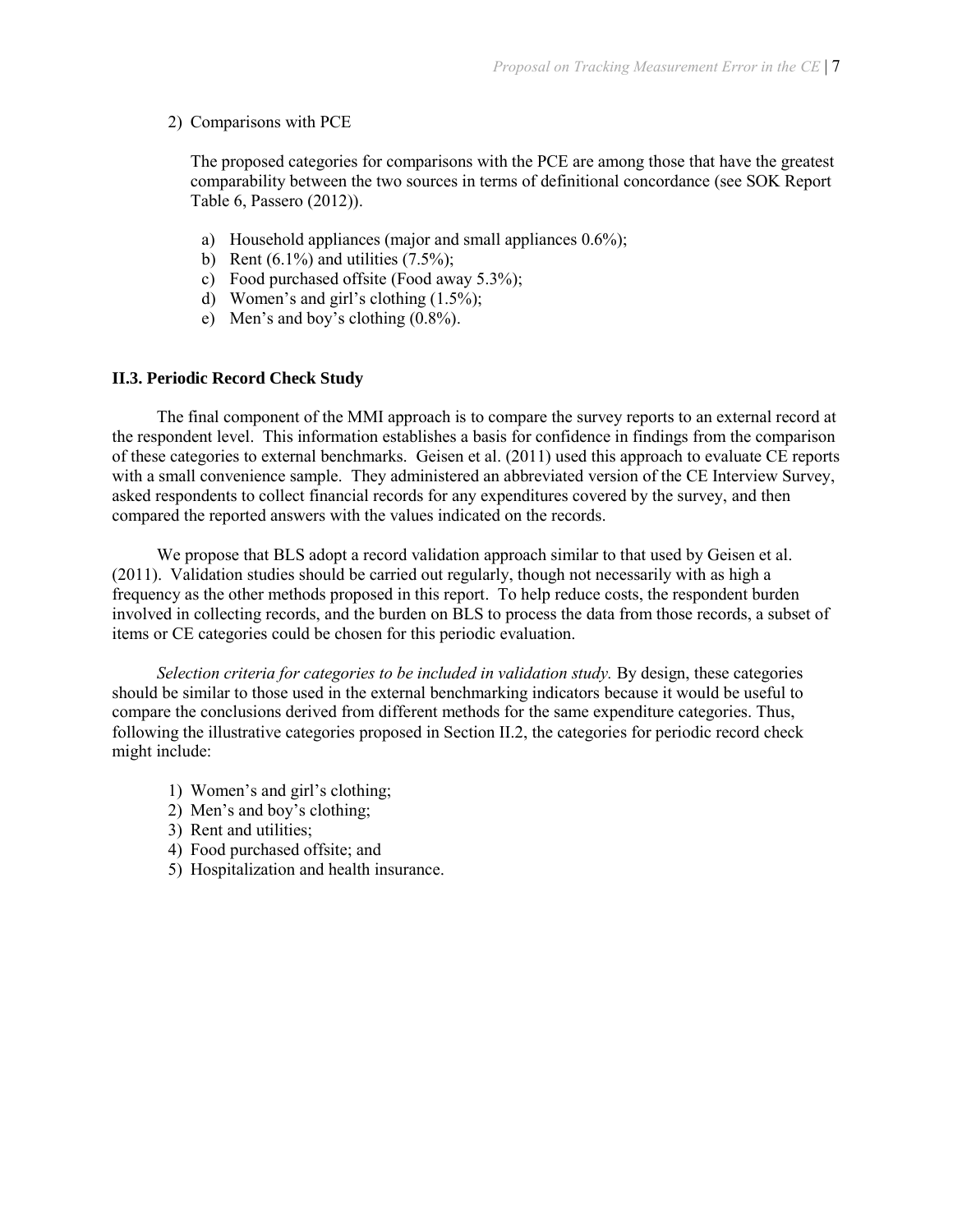#### **III. Issues for Preliminary Research before Implementation**

We recommend several lines of research before attempting to implement the collection and monitoring of these error indicators.

- 1) Investigate the feasibility and cost of collecting the internal and external indicators recommended here on a routine basis.
- 2) Conduct feasibility tests to develop better protocols for obtaining records for more expenditure categories and for a higher percentage of survey reports. While the Geisen et al. (2011) Records Study and the Sjoblom and Lee (2012) Records Information and Feasibility of Use Study provided useful information about the viability of this approach, several questions remain about how it can be used in a production or program evaluation environment. These questions can/should be addressed in smaller scale studies prior to full implementation. Some issues for further investigation for these preliminary studies include:
	- a) Determine whether it is less burdensome to ask the respondent to collect records of all their expenses or to collect records only for select categories.
	- b) Explore what expenditure categories and what types of records raise privacy concerns, making record-based data collection more difficult and make those records that are provided less representative of the population. Future research should address the issue of nonresponse in record collection and assess the potential for bias.
	- c) Determine the appropriate sample size for a records validation study that would be used to make inferences about the nature of measurement error in the CE and make recommendations for future changes. There is variability in respondents' ability to accurately report their expenditures, the likelihood the expenditures generate records, and the ability of the respondents to retrieve the records. To produce reliable results, a large sample will be needed. If finer detail is desired for demographic characteristics (e.g., income level, household size) then an even larger sample would be needed. The Geisen et al. (2011) and the Sjoblom and Lee (2012) studies had 115 and 152 participants, respectively. From these studies, it is clear that the sample should be much larger  $(\approx 1000$  completed cases) and, if possible, it should be nationally representative. One possibility is to use a subsample of an outgoing cohort of the CE Interview Survey sample or to incorporate validation within an ongoing methods panel.
	- d) Find out how we can obtain records for a higher percentage of reported expenditures. Geisen and her colleagues were able to compare only 36 percent of the reported expenditures to household records. Participants in that study were asked following the initial interview to collect records from the previous three months. They were not warned to do this ahead of time so could only collect the records they had held on to. The authors of that report suggest asking respondents in advance to gather relevant records prior to the interview. Future research should be directed toward developing procedures that maximize respondent participation in the record collection task (including the use of incentives) while minimizing the potential for bias.
	- e) Attempt to access respondents' electronic records more effectively. It is also clear from both the Geisen et al. (2011) and the Sjoblom and Lee (2012) studies that many respondents were either unable or unwilling to provide printed copies of electronic financial records. These types of records are likely to become more common as time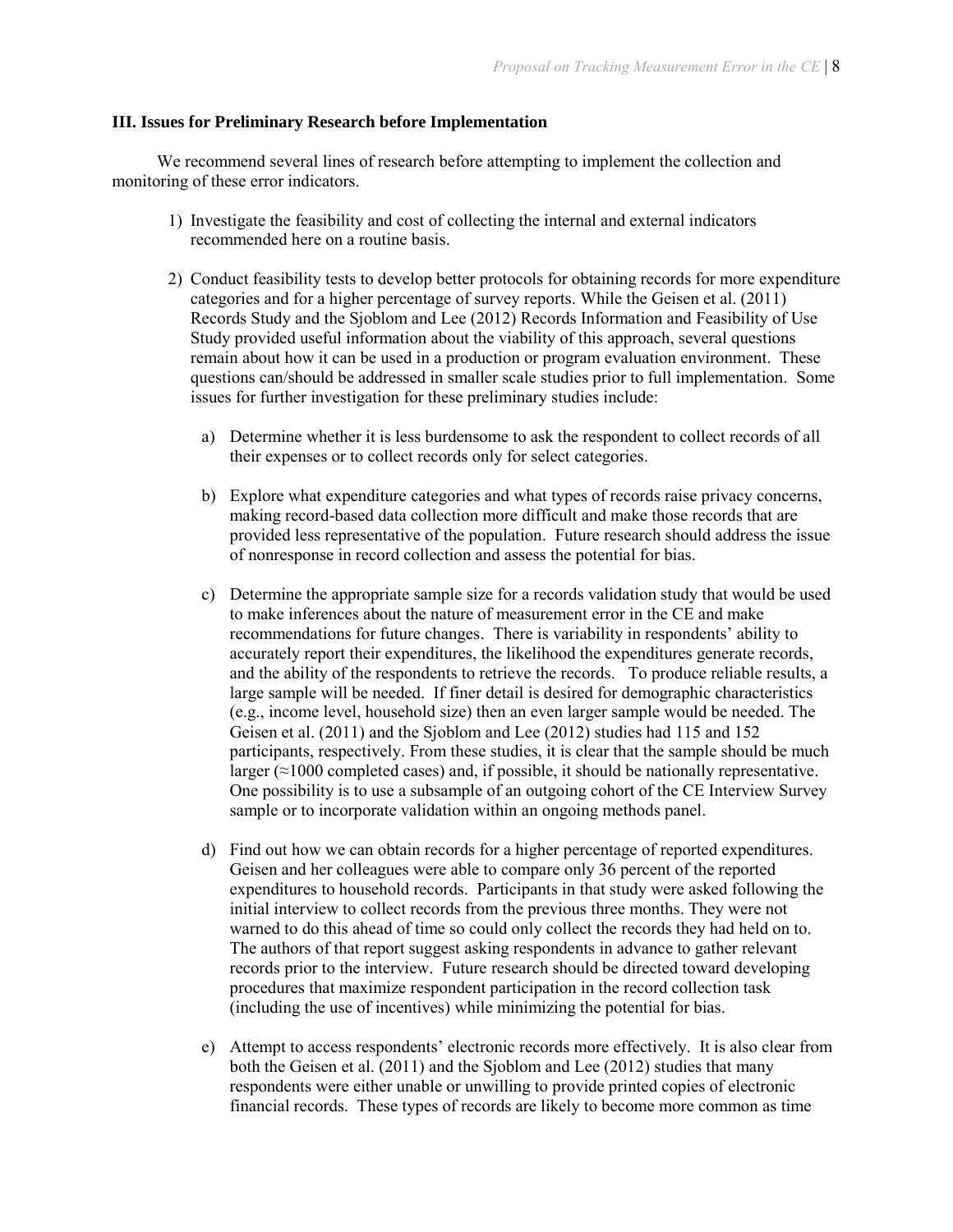goes on, so their collection would be of particular importance. Any future records validation study would need to motivate respondents to provide these records, either through monetary incentives or by making the process of printing or uploading the records easier and less costly for the respondent.

f) Find methods to improve on the Geisen et al. (2011) methodology to measure under- and overreporting of expenditures (as opposed to amounts). In the methodology used in that study, if a respondent failed to report an expenditure for which there was no record, there was no way to detect the underreporting of that expenditure. Poor memory for an expenditure and lack of a receipt are both likely when low-dollar value expenditures are made. Collecting secondary records, such as bank or credit card statements could identify some of these missing records/reports, but not those made using cash. To detect overreporting, it may require asking respondents to collect records from periods *before* the reference period used in the interview and using those records to check whether and how often expenses incurred prior to the reference period were erroneously reported.

## **IV. Issues for ongoing research after implementation**

- 1) Once the external indicators begin to be collected, their interrelationships should be examined on an ongoing basis. Are the indicators unidimensional or multidimensional? One way to determine this would be to create a time series of indicators and to carry out a factor analysis of the indicator values. It may be that the relationships among the indicators are captured by a few factors. If so, the factor loadings could serve as weights for one or more composites that combine several or all of the indicators.
- 2) A similar type of factor analysis should also be conducted for the set of internal indicators.
- 3) Ongoing research to identify more effective internal indicators will be needed, especially if the CE survey design changes.

## **V. Additional considerations regarding implementation**

The resources needed to carry out an approach like the one proposed here is a critical consideration for its implementation. As a first step towards acquiring this understanding, we offer a preliminary set of criteria and describe them for each component of the MMI in Table 2.

- **Cost:** What inputs are needed to develop each MMI component?
- **Duration for developmen**t: How long will the development efforts take?
- **Applicability**: Is the component applicable only to the current CE design or will it remain applicable to other designs?
- **Periodicity**: How often can the indicators be tracked?

We emphasize that our estimates regarding the costs and durations in Table 2 are intended only to highlight the relative differences across the components of the MMI methodology and are not intended to represent estimates of actual cost and duration.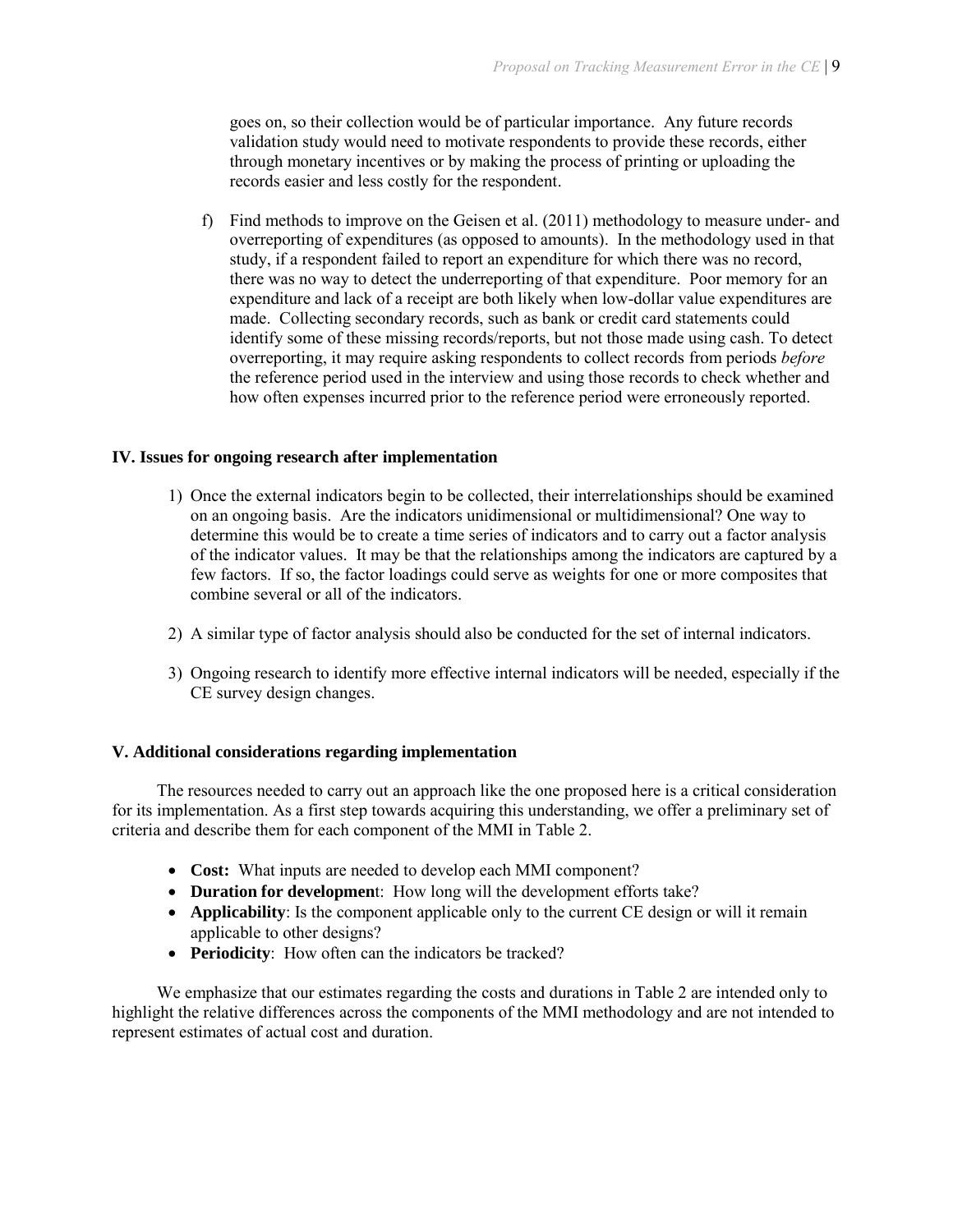|                                         | <b>Internal indicators</b>                                                                                                                                                                              | <b>External comparisons</b>                                                           | <b>Periodic Record</b><br><b>Check Studies</b>                                                                                                                                                                                |
|-----------------------------------------|---------------------------------------------------------------------------------------------------------------------------------------------------------------------------------------------------------|---------------------------------------------------------------------------------------|-------------------------------------------------------------------------------------------------------------------------------------------------------------------------------------------------------------------------------|
| Cost                                    | Very low cost                                                                                                                                                                                           | Very low cost                                                                         | High Cost ( $>$ \$500k)                                                                                                                                                                                                       |
|                                         | Primary resource need<br>is staff time to conduct<br>analysis of the data.<br>Additional cost may be<br>incurred if additional<br>data are needed and<br>require cognitive testing<br>of new questions. | Primary resource need is<br>staff time to conduct<br>analysis of the data.            | Primary tasks involve:<br>1) Development of<br>effective records<br>collection<br>protocols,<br>2) Interviewer<br>training,<br>3) Instrument<br>development,<br>4) Systems<br>development to<br>process collected<br>records. |
| <b>Duration for</b>                     | $\leq 1$ year                                                                                                                                                                                           | <1 year for sources                                                                   | $>$ 2 years                                                                                                                                                                                                                   |
| development                             |                                                                                                                                                                                                         | currently used.                                                                       |                                                                                                                                                                                                                               |
|                                         |                                                                                                                                                                                                         | 1-2 years to find and                                                                 |                                                                                                                                                                                                                               |
|                                         |                                                                                                                                                                                                         | analyze other sources for<br>additional expenditure                                   |                                                                                                                                                                                                                               |
|                                         |                                                                                                                                                                                                         | categories.                                                                           |                                                                                                                                                                                                                               |
| Applicable only to<br>current CE design | No                                                                                                                                                                                                      | No                                                                                    | Remains relevant if<br>respondent recall<br>remains a key feature<br>of any future design                                                                                                                                     |
| <b>Periodicity</b>                      | Quarterly                                                                                                                                                                                               | Annual (depends on the<br>periodicity of data<br>release for external<br>benchmarks). | Every 3 to 5 years                                                                                                                                                                                                            |

**Table 2**. Considerations for MMI Implementation Planning

**Note**: Cost and duration estimates in this table are intended only to highlight the relative differences between the components of the MMI methodology.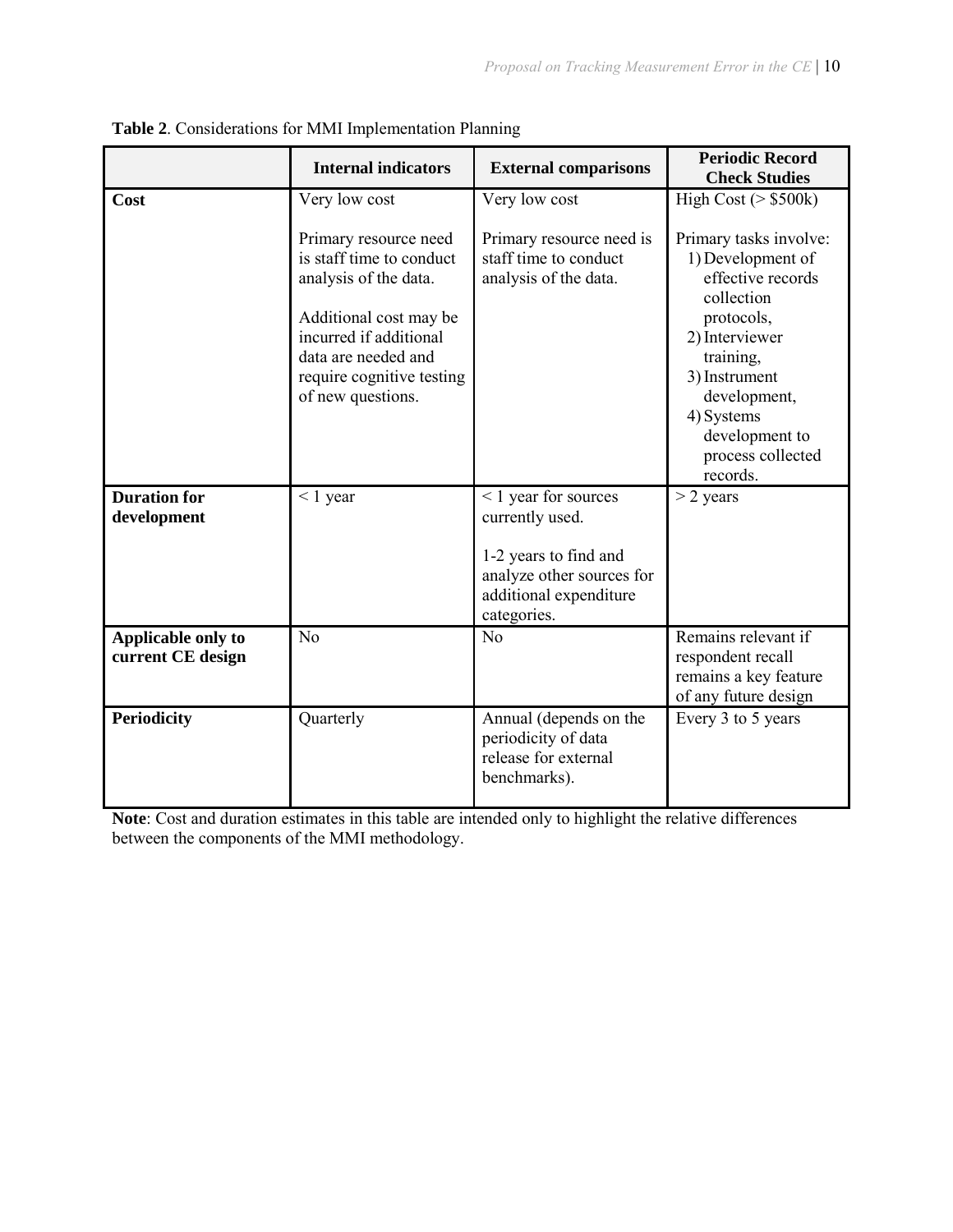#### **Summary**

Prior research to assess measurement error in the CE has used a variety of methods, ranging from small scale cognitive and records validation studies, to comparison with other data sources, to multivariate models of varying statistical complexity. Each of these methods focused on different aspects of measurement error (e.g., estimating the magnitude of measurement of error, distributional features of measurement errors, characteristics of respondents or items that are correlated with misreporting expenditures). The varied strengths and weaknesses of the methods imply that, although no single method or indicator can adequately assess measurement error, each method offers potentially useful information about the nature of measurement error in the CE surveys. Thus, we recommend a multi-methodindicators (MMI) approach to track measurement error in the CE. We recommend that this approach include three components: the use of CE data and paradata, comparisons with external benchmarks, and periodic but regular record validation studies. This approach offers the potential for convergent validity, or the triangulation of measurement error in specific item categories, that no single indicator can provide.

We do not provide a definitive list of internal and external indicators for the MMI approach, but instead provide criteria for their selection and offer recommendations for pre- and post-implementation research to provide additional evidence about the usefulness of the indicators that are ultimately selected.

Our proposed MMI methodology builds on previous research, as well as experience with small scale records collection studies. This increases the likelihood of the proposal to meet one of the overall project goals of ―*having in place, practical and replicable methods and /or metrics for monitoring and evaluating changes in measurement error by the end of 2014"* (see *Table 1. Overall goals of the CE Measurement Error, No. 4* in the project Statement of Work, dated July 23, 2012).

#### **References**

- Geisen, E., Richards, A., Strohm, C., and Wang, J. (2011). *U.S. Consumer Expenditure Records Study Final Report*.
- Shields, J. and To, N. (2005). Learning to Say No: Conditioned Underreporting in an Expenditure Survey. Paper presented at 2005 AAPOR.
- Silberstein, A. (1990). First wave effects in the U.S. Consumer Expenditure Interview Survey. *Statistical Methods, Canada*, *16*, 293-304.
- Sjoblom, M., and Lisa, L. (2012). *Records Information and Feasibility Use Study Final Report*.
- Tourangeau, R., Fricker, S., Kopp, B., and Tan, L. (2013). *Report on the State of Knowledge of Measurement Error in the CE*. Washington, DC: Division of Consumer Expenditure Survey.
- Tucker, C., Biemer, P., and Meekins, B. (2004). Estimating the level of under-reporting of expenditures among expenditure reporters: A micro-level latent class analysis. Presented at the Joint Statistical Meetings, August, 2004. Toronto, Canada.
- Tucker, C., Biemer, P., and Meekins, B. (2008). A micro-level latent class model for measurement error in the Consumer Expenditure Interview Survey. In *Proceedings of the Section on Survey Methods Research* (pp. 2171-2178). Alexandria, VA: American Statistical Association.